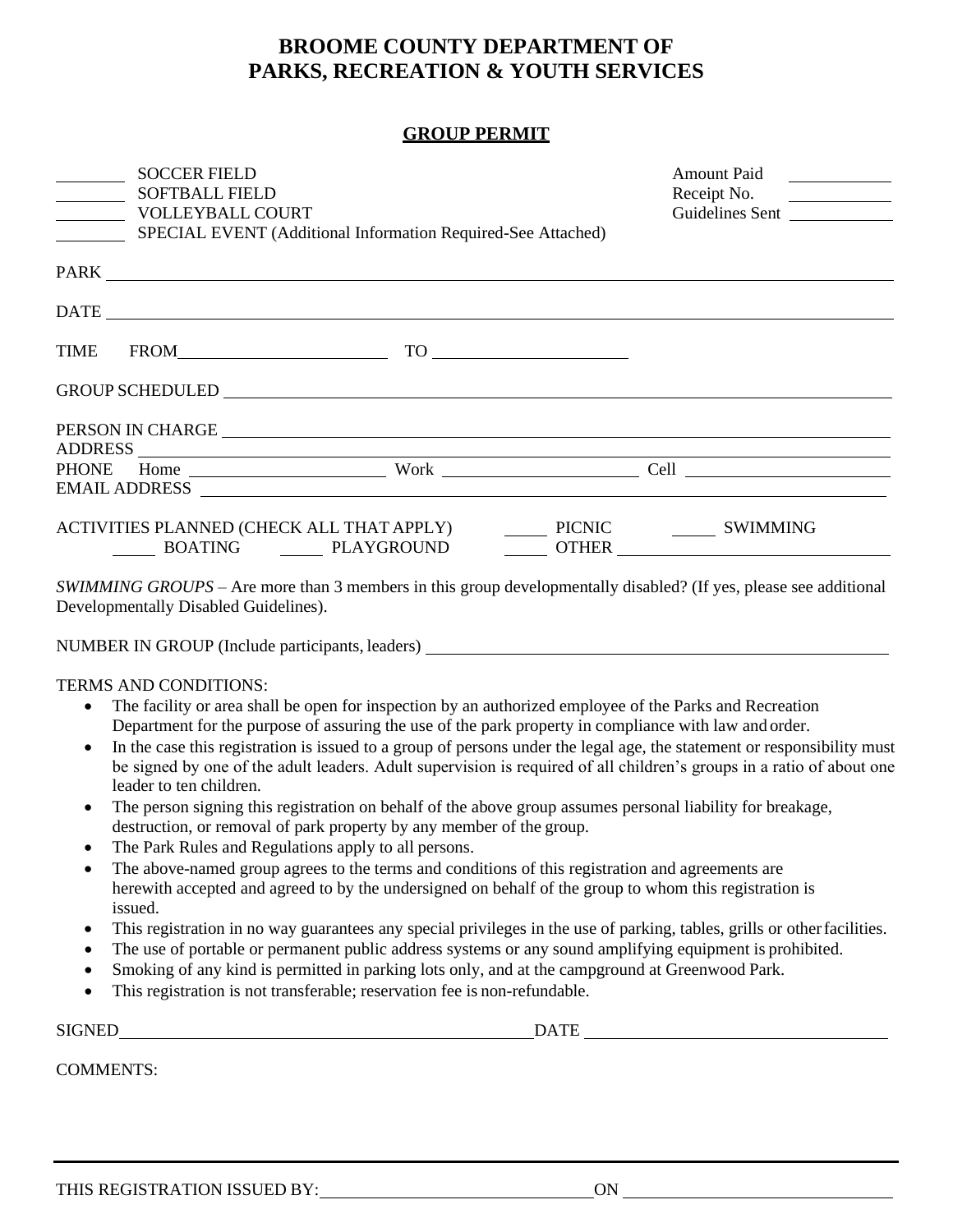# **BROOME COUNTY PARKS EVENT PERMIT APPLICATION**

- Event permit applications must be submitted at least 30 days prior to the event.
- Submission of an application does not guarantee approval of the event, the proposed location, or any other details contained herein.
- Park shelters and/or fields may be rented in conjunction with a special event (subject to availability). Contact the Broome County Office of Parks and Recreation at (607) 778-2193 for information regarding reservations, pricing, and availability. (Fees are non-refundable.)
- Permit applications may be mailed to: Broome County Parks and Recreation, 60 Hawley Street, PO Box 1766, Binghamton, NY 13902 or emailed to [bcparks@broomecounty.us](mailto:bcparks@broomecounty.us)
- For questions, please contact the Broome County Office of Parks and Recreation at (607) 778-2193.

Contact Person/Phone No.:

Business/Organization Name (If Applicable):

On-Site Event Manager/Phone No.:

(Note: The On-Site Event Manager must be on-site for the duration of the event and must be available by telephone in case of emergency. Emergency Telephone Number(s):

#### **EVENT INFORMATION**

Title of Event:

Event Website (if applicable):

Proposed location of event, specify designated area of park to be utilized. (If event is a walk/run, please include the route the group will be taking.)

| Shelter(s)<br>) rented | $\mathbf{V}\mathbf{A}\mathbf{C}$ | nc | rented <sup>-</sup> | $V\square C$ | nc | 'ents. | $V\cap C$ | nc |  |
|------------------------|----------------------------------|----|---------------------|--------------|----|--------|-----------|----|--|

Date(s)/Time(s) of Event:

Rain Date(s)/Time(s) of Event (Granted Subject to Availability):

At what times do you intend to set up/clean up?

Description of Event (activities planned – please include as much detail as possible):

Estimated Number of Event Participants (Including Event Marshals and/or Volunteers): Adequate adult supervision required (1 adult over the age of 18 for every 10 children under age of 18)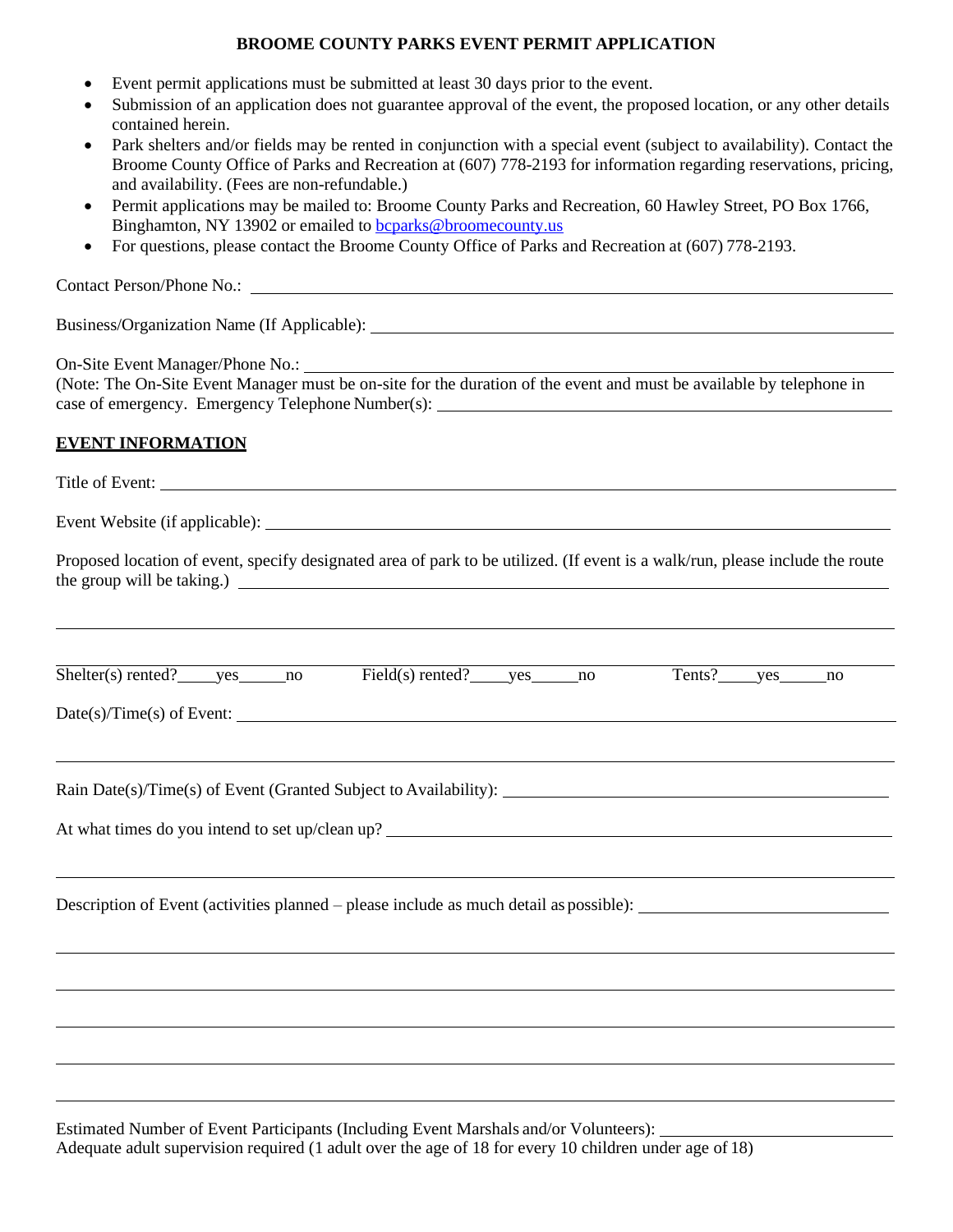# **EVENT LOGISTICS**

#### **Insurance Requirements**

All Event Permit applications must be accompanied by proof of general liability insurance coverage with a blanket contractual liability endorsement and a combined single limit in the amount of not less than one million dollars (\$1,000,000) and property damage insurance in an amount not less than fifty thousand dollars (\$50,000). If the Event Permit Applicant intends to sell alcohol during the event, the application must also be accompanied by proof of liquor liability insurance coverage in the amount of not less than one million dollars (\$1,000,000). Please note the following requirements:

- 1. The insurance certificate(s) must be endorsed.
- 2. Also agree to name the County as an additional insured: the insurance endorsement must state, "THE COUNTY OF BROOME IS NAMED AS AN ADDITIONAL INSURED ON A PRIMARY NON-CONTRIBUTORY BASIS".

County of Broome Attn: Office of Risk & Insurance PO Box 1766 Binghamton, NY 13902-1766

- 3. If primary, non-contributory liability insurance is not available, e.g., from another government agency that is selfinsured, the County may waive such requirement based on an indemnification satisfactory to the Office of Risk and Management.
- 4. Include insurance certificate.
- 5. Final Insurance Requirements will be determined from the Risk Assessment below.

#### **Insurance Requirements Questionnaire**

Vendor Name: CA#: CA#:

Principle Contact:

\_\_\_ New Event

Event Renewal (Attach copy of existing insurance requirements)

*Specifically Describe Event & any hazards normally associated with this sport, festival, orshow.*

\_\_\_ No motor vehicle use of any kindVendor & Participants will drive to Park Vendor will use vehicle during event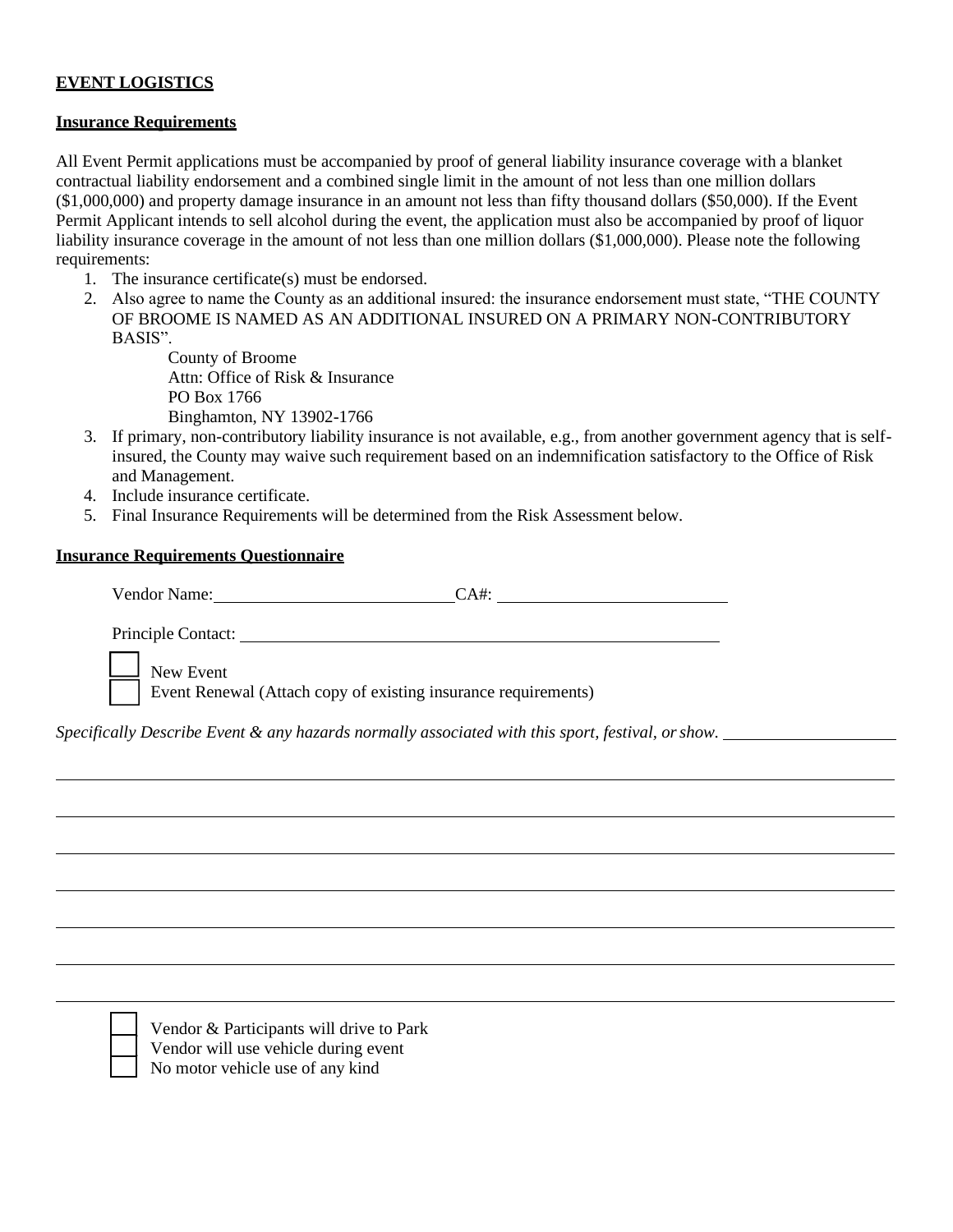### **Security Requirements**

Your event may require security and/or traffic control based on anticipated attendance or anticipated activities (road crossings and closures, etc.). Dependent upon logistics and group, staff may be necessary and can be provided through coordination with the Broome County Security Division. Please contact Broome Security (607-778-2107) to coordinate volunteers and security officers.

Please include:

- 1. Coordination with any involved party, police, municipalities, other entities.
- 2. If required, emergency actions plan.
- 3. Event day communication protocol.
- 4. Map of event setup & logistics.

Note: Pursuant to Broome County Charter & Code Chapter 168, Article IX. Dependent upon logistics and group, your event may require an Automated External Defibrillator (AED) and a person who is trained in Cardiopulmonary Resuscitation (CPR) to be available. Upon review, Broome County Security Division will provide a person trained in these protocols if the event requires such.

### **Health Department Requirements/Concessions**

Certificates and permits may be required:

- 1. Temporary food service permits are needed from Broome County Department of Health for the sale of or preparation of food during the event. Contact Victoria Perkins, Senior Public Health Sanitarian at Broome County Health Department to confirm. [\(Victoria.Perkins@broomecounty.us\)](mailto:Victoria.Perkins@broomecounty.us) (607-778-3913).
- 2. Cooking may require Operating Permits that would need approval from the fire bureau.
- 3. Food trucks may be requested and must obtain a Broome County Food Truck Permit from the Parks MainOffice.

# **Electricity**

1. Consult the park manager concerning the availability of electricity at the requested location(s).

# **Parking/Responsibility**

- 1. Parking will be permitted in designated areas only. When all spaces are filled, park management may allow for overflow parking (park management/security will designate overflow parking areas).
- 2. The park shall be left in the same condition it was found. The cost of restoring the park to its original condition will be billed to the person signing the permit application.

#### **Park Contact Information**

Broome County Parks Main Office: phone (607) 778-2193; fax (607) 778-2356 Broome County Parks Email Address: [bcparks@broomecounty.us](mailto:bcparks@broomecounty.us)

*Aqua-Terra Wilderness Area: BAGSAI:*

*Dorchester Park: Greenwood Park:*

Park Office: (607) 693-1389 Park Office: (607) 778-6541 Park Fax: (607) 693-3601 Park Fax: (607) 778-2223

Main Office: (607) 778-2193 **Park Office: (607) 778-2193** Park Office: (607) 778-2193

Park Office: (607) 692-4612 Park Office: (607) 862-9933 Park Fax: (607) 692-4675 Park Fax: (607) 862-4660

*Nathaniel Cole Park / Hawkins Pond Nature Area: Otsiningo Park / Grippen Park / Roundtop Park:*